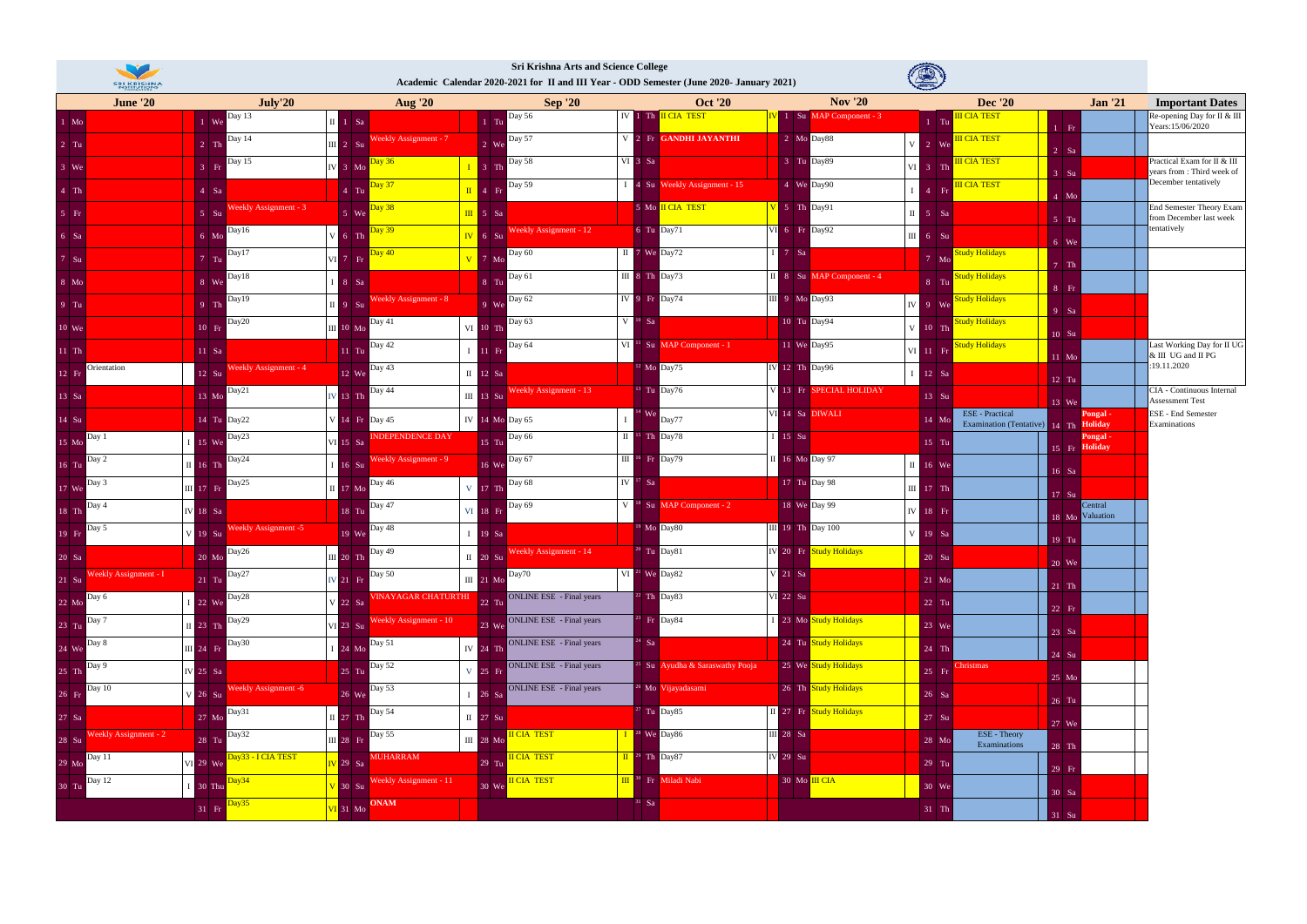|                  | <b>Aug</b> '20                          | <b>Sep '20</b>                                                                                                                                                                                                                                                                                                                                                                                                         | <b>Oct '20</b>                                                                                                                                                 | <b>Nov</b> '20                                                                                   | <b>Dec</b> '20                                                                                                                                              | <b>Jan '21</b>                                                                                                        | <b>Feb</b> '21                                                                   | <b>Important Dates</b>                                   |
|------------------|-----------------------------------------|------------------------------------------------------------------------------------------------------------------------------------------------------------------------------------------------------------------------------------------------------------------------------------------------------------------------------------------------------------------------------------------------------------------------|----------------------------------------------------------------------------------------------------------------------------------------------------------------|--------------------------------------------------------------------------------------------------|-------------------------------------------------------------------------------------------------------------------------------------------------------------|-----------------------------------------------------------------------------------------------------------------------|----------------------------------------------------------------------------------|----------------------------------------------------------|
| $1$ Sa           |                                         | $1$ Tu Day 4                                                                                                                                                                                                                                                                                                                                                                                                           | $IV$ 1 Th Day 22                                                                                                                                               | Weekly Assignment - 07<br>$IV$ 1 $Su$                                                            | <b>Day 61</b><br>$1$ Tu                                                                                                                                     | $VI$ 1 Fr<br><b>New Year - Holiday</b>                                                                                | <b>ESE</b> - Practical<br>$1$ Mo<br>Examinations                                 | Re-opening Day for I Years:<br>24.08.2020                |
| 2 S <sub>u</sub> |                                         | 2 We Day 5                                                                                                                                                                                                                                                                                                                                                                                                             | V 2 Fri GANDHI JAYANTHI                                                                                                                                        | 2 Mo Day 41                                                                                      | IV $2$ We $\overline{$ Day 62                                                                                                                               | - Sa<br>$\mathbf{I}$ 2                                                                                                | Ta<br>$\overline{2}$                                                             | Re-opening date for first<br>years: 24/08/2020           |
| $3 \text{ Mo}$   |                                         | 3 Th Day 6                                                                                                                                                                                                                                                                                                                                                                                                             | $VI$ 3 Sa                                                                                                                                                      | <b>Day 42</b><br>$3$ Tu                                                                          | Day 63<br>$V$ 3 Th                                                                                                                                          | $\mathbb{I}$ 3 Su                                                                                                     | $3$ We                                                                           | Practical Exam for I years<br>from: 1st Week of February |
| $4$ Tu           |                                         | $4$ Fr Day 7                                                                                                                                                                                                                                                                                                                                                                                                           | 1 4 Su Weekly Assignment - 05                                                                                                                                  | 4 We Day 43                                                                                      | VI 4 Fr Day 64                                                                                                                                              | $\overline{III}$ 4 Mo Day 83                                                                                          | $IV$ 4 Th                                                                        |                                                          |
| $5$ We           |                                         | $5$ Sa                                                                                                                                                                                                                                                                                                                                                                                                                 | $5$ Mo Day 23                                                                                                                                                  | $V$ 5 Th $\overline{Day 44}$                                                                     | $I$ 5 Sa                                                                                                                                                    | 5 Tu Day 84                                                                                                           | $V$ 5 Fr                                                                         | End Semester Theory Exam<br>from Febuary 2nd week        |
| $6$ Th           |                                         | 6 Su Weekly Assignment - 02                                                                                                                                                                                                                                                                                                                                                                                            | 6 Tu Day 24                                                                                                                                                    | Day $45$<br>$VI$ 6 Fr                                                                            | $\overline{II}$ 6 Su                                                                                                                                        | 6 We Day 85                                                                                                           | VI 6 Sa                                                                          | tentatively                                              |
| 7 Fr             |                                         | 7 Mo Day 8                                                                                                                                                                                                                                                                                                                                                                                                             | $\begin{array}{ c c c }\n\hline\nI & 7 \hline\nWe & Day 25\n\end{array}$                                                                                       | $I$ 7 Sa                                                                                         | 7 Mo Day 65 II CIA TEST                                                                                                                                     | $\begin{array}{ c c c c c }\n\hline\n\textbf{IV} & \textbf{7} & \textbf{Th} & \textbf{Day 86} \\ \hline\n\end{array}$ | $1 \quad 7 \quad$ Su                                                             |                                                          |
| 8 Sa             |                                         | 8 Tu Day 9                                                                                                                                                                                                                                                                                                                                                                                                             | $\begin{array}{ c c c c c } \hline \end{array}$ 11 $\begin{array}{ c c c c c } \hline \end{array}$ 8 $\begin{array}{ c c c c c } \hline \end{array}$ Th Day 26 | Weekly Assignment - 08<br>$\overline{11}$ 8 Su                                                   | 8 Tu Day 66                                                                                                                                                 | Fr Day 87<br>$\overline{\mathbf{V}}$                                                                                  | $\overline{\mathbb{I}}$ $\overline{\mathbb{R}}$ Mo<br>ESE-Theory<br>Examinations |                                                          |
| 9 S <sub>u</sub> |                                         | 9 We Day 10                                                                                                                                                                                                                                                                                                                                                                                                            | IV 9 Fr Day 27                                                                                                                                                 | $\begin{array}{ c c c }\n\hline\n\text{III} & \text{9} & \text{Mo} & \text{Day 46}\n\end{array}$ | $\begin{array}{ c c c }\n\hline\n\end{array}$ 9 We $\begin{array}{ c c }\n\hline\n\end{array}$ Day 67                                                       | $VI$ 9 Sa                                                                                                             | $9$ Tu                                                                           |                                                          |
| $10$ Mo          |                                         | 10 Th Day 11                                                                                                                                                                                                                                                                                                                                                                                                           | V 10 Sa                                                                                                                                                        | 10 Tu Day 47                                                                                     | Day 68<br>$IV$ 10 Th                                                                                                                                        | $I$ <sup>10</sup> Su MAP Component                                                                                    | $10$ We                                                                          |                                                          |
| $11$ Tu          |                                         | 11 Fr Day 12                                                                                                                                                                                                                                                                                                                                                                                                           | VI 11 Su Weekly Assignment - 06                                                                                                                                | 11 We Day 48                                                                                     | Day 69<br>$V$ 11 $Fr$                                                                                                                                       | $\frac{1}{2}$ Mo Day 88                                                                                               | $III$ <sup>11</sup> Th                                                           | Last Working Day for I Years<br>:13.01.2021              |
| $12$ We          |                                         | $12$ Sa                                                                                                                                                                                                                                                                                                                                                                                                                | 12 Mo Day 28                                                                                                                                                   | III 12 Th Day 49                                                                                 | VI 12 Sa                                                                                                                                                    | $12$ Tu Day 89                                                                                                        | $IV$ <sup>12</sup> Fr                                                            |                                                          |
| $13$ Th          |                                         | 13 Su Weekly Assignment - 03                                                                                                                                                                                                                                                                                                                                                                                           | 13 Tu Day 29                                                                                                                                                   | IV 13 Fr SPECIAL HOLIDAY                                                                         | $13$ Su                                                                                                                                                     | $13$ We Day 90                                                                                                        | $V$ <sup>13</sup> Sa                                                             | CIA - Continuous Internal                                |
| $14$ Fr          |                                         | 14 Mo Day 13                                                                                                                                                                                                                                                                                                                                                                                                           | $I$ 14 We Day 30                                                                                                                                               | V 14 Sa <b>DIWALI</b>                                                                            | 14 Mo Day 70                                                                                                                                                | $\mathbf{I}$<br>Th Pongal - Holiday                                                                                   | Su                                                                               | Assessment Test<br><b>ESE</b> - End Semester             |
| $15$ Sa          | <b>INDEPENDENCE DAY</b>                 | 15 Tu Day 14                                                                                                                                                                                                                                                                                                                                                                                                           | II 15 Th Day 31                                                                                                                                                | VI 15 Su                                                                                         | Day 71<br>$15$ Tu                                                                                                                                           | IV <sup>15</sup> Fr <b>Pongal</b> - Holiday                                                                           | $15$ Mo<br><b>Central Valuation</b>                                              | Examinations                                             |
| $16$ Su          |                                         | 16 We Day 15                                                                                                                                                                                                                                                                                                                                                                                                           | III 16 Fr Day 32                                                                                                                                               | 16 Mo Day 50                                                                                     | $16$ We Day 72                                                                                                                                              | $V$ <sup>16</sup> Sa                                                                                                  | $16$ Tu                                                                          |                                                          |
| $17$ Mo          |                                         | 17 Th Day 16                                                                                                                                                                                                                                                                                                                                                                                                           | <b>IV</b> 17 Sa                                                                                                                                                | 17 Tu Day 51                                                                                     | $\begin{array}{ c c c }\n\hline\n\text{II} & \text{II} & \text{I7} \\ \hline\n\end{array}$ The $\begin{array}{ c c c }\n\hline\n\text{Day 73}\n\end{array}$ | $^7$ Su<br>VI                                                                                                         | $17$ We                                                                          |                                                          |
| $18$ Tu          |                                         | 18 Fr Day 17                                                                                                                                                                                                                                                                                                                                                                                                           | V 18 Su                                                                                                                                                        | 18 We Day 52                                                                                     | III 18 Fr Day 74                                                                                                                                            | I <sup>18</sup> Mo <b>III CIA TEST</b>                                                                                | $18$ Th                                                                          |                                                          |
| $19$ We          |                                         | $19$ Sa                                                                                                                                                                                                                                                                                                                                                                                                                | 19 Mo Day 33 I CIA TEST                                                                                                                                        | $\sqrt{\frac{1}{19}}$ 19 Th $\sqrt{\frac{24}{19}}$                                               | $IV$ 19 Sa                                                                                                                                                  | <sup>19</sup> Tu III CIA TEST                                                                                         | $19$ Fr                                                                          |                                                          |
| $20$ Th          |                                         | 20 Su Weekly Assignment - 04                                                                                                                                                                                                                                                                                                                                                                                           | $20$ Tu $\overline{Day 34}$                                                                                                                                    | <b>Day 54</b><br>$\overline{III}$ 20 Fr                                                          | <b>MAP</b> Component<br>$V$ 20 $Su$                                                                                                                         | $20$ We III CIA TEST                                                                                                  | $20$ Sa                                                                          |                                                          |
| $21$ Fr          |                                         | 21 Mo Day 18                                                                                                                                                                                                                                                                                                                                                                                                           | VI 21 We $\overline{\text{Day }35}$                                                                                                                            | $\overline{IV}$ 21 Sa                                                                            | 21 Mo Day 75                                                                                                                                                | $\prod$ <sup>21</sup> Th $\prod$ CIA TEST                                                                             | $21$ Su                                                                          |                                                          |
|                  | <sup>22</sup> Sa VINAYAGAR CHATURTHI    | 22 Tu Online ESE - Sep 2020                                                                                                                                                                                                                                                                                                                                                                                            | 22 Th Day 36                                                                                                                                                   | Weekly Assignment - 09<br>$\overline{V}$ 22 Su                                                   | Day 76<br>$22$ Tu                                                                                                                                           | Fr III CIA TEST<br>$\prod$ 2                                                                                          | Mo                                                                               |                                                          |
| $23$ Su          |                                         | <sup>23</sup> We Online ESE - Sep 2020                                                                                                                                                                                                                                                                                                                                                                                 | 23 Fr Day 37                                                                                                                                                   | VI 23 Mo Day 55                                                                                  | VI 23 We Day 77                                                                                                                                             | $IV23$ Sa                                                                                                             | $23$ Tu                                                                          |                                                          |
|                  | <sup>24</sup> Mo Orientation            | $\begin{array}{ c c c }\n\hline\n & \text{1} & \text{1} & \text{1} & \text{1} & \text{1} & \text{1} & \text{1} & \text{1} & \text{1} & \text{1} & \text{1} & \text{1} & \text{1} & \text{1} & \text{1} & \text{1} & \text{1} & \text{1} & \text{1} & \text{1} & \text{1} & \text{1} & \text{1} & \text{1} & \text{1} & \text{1} & \text{1} & \text{1} & \text{1} & \text{1} & \text{1} & \text{1} & \text{1} & \text{$ | 24 Sa                                                                                                                                                          | 24 Tu Day 56                                                                                     | $I$ $24$ Th $\boxed{\text{Day } 78}$                                                                                                                        | $V^2$ <sup>24</sup> Su                                                                                                | $24$ We                                                                          |                                                          |
|                  | <sup>25</sup> Tu Orientation            | 25 Fr Online ESE - Sep 2020                                                                                                                                                                                                                                                                                                                                                                                            | 25 Su Ayudha Saraswathy Pooja                                                                                                                                  | 25 We Day 57                                                                                     | II 25 Fr Christmas                                                                                                                                          | <sup>25</sup> Mo Study Holidays                                                                                       | $25$ Th                                                                          |                                                          |
|                  | $26$ We Day 1                           | I 26 Sa                                                                                                                                                                                                                                                                                                                                                                                                                | 26 Mo Vijayadasami                                                                                                                                             | 26 Th Day 58                                                                                     | $III$ 26 Sa                                                                                                                                                 | Tu Republic Day - Holiday                                                                                             | $\Gamma$                                                                         |                                                          |
|                  | $27$ Th Day 2                           | $\overline{II}$ 27 Su                                                                                                                                                                                                                                                                                                                                                                                                  | 27 Tu Day 38                                                                                                                                                   | Day 59<br>$I$ 27 Fr                                                                              | IV $27$ Su                                                                                                                                                  | We Study Holidays                                                                                                     | $27$ Sa                                                                          |                                                          |
|                  | <sup>28</sup> Fr Day 3                  | III 28 Mo Day 19                                                                                                                                                                                                                                                                                                                                                                                                       | I 28 We Day 39                                                                                                                                                 | II 28 Sa                                                                                         | 28 Mo Day 79                                                                                                                                                | VI <sup>28</sup> Th Study Holidays                                                                                    | $28$ Su                                                                          |                                                          |
|                  | <sup>29</sup> Sa MUHARRAM               | <sup>29</sup> Tu Day 20                                                                                                                                                                                                                                                                                                                                                                                                | $\text{II}$ 29 Th Day 40                                                                                                                                       | Weekly Assignment - 10<br>$\overline{III}$ 29 $S_{U}$                                            | 29 Tu Day 80                                                                                                                                                | Fr<br>Study Holidays<br>$\mathbf{I}$                                                                                  | $129$ Mo                                                                         |                                                          |
|                  | <sup>30</sup> Su Weekly Assignment - 01 | 30 We Day 21                                                                                                                                                                                                                                                                                                                                                                                                           | III 30 Fr Miladi Nabi                                                                                                                                          | 30 Mo Day 60                                                                                     | V 30 We Day 81                                                                                                                                              | $\mathbf{II}$ <sup>30</sup> Sa                                                                                        | $30$ Tu                                                                          |                                                          |
|                  | <sup>31</sup> Mo ONAM                   |                                                                                                                                                                                                                                                                                                                                                                                                                        | $31$ Sa                                                                                                                                                        |                                                                                                  | 31 Th Day 82                                                                                                                                                | $III$ <sup>31</sup> Su                                                                                                | $31$ We                                                                          |                                                          |
|                  |                                         |                                                                                                                                                                                                                                                                                                                                                                                                                        |                                                                                                                                                                |                                                                                                  |                                                                                                                                                             |                                                                                                                       |                                                                                  |                                                          |



## **Sri Krishna Arts and Science College Academic Calendar 2020-2021 for I UG/PG - ODD Semester (August 2020 - February 2021)**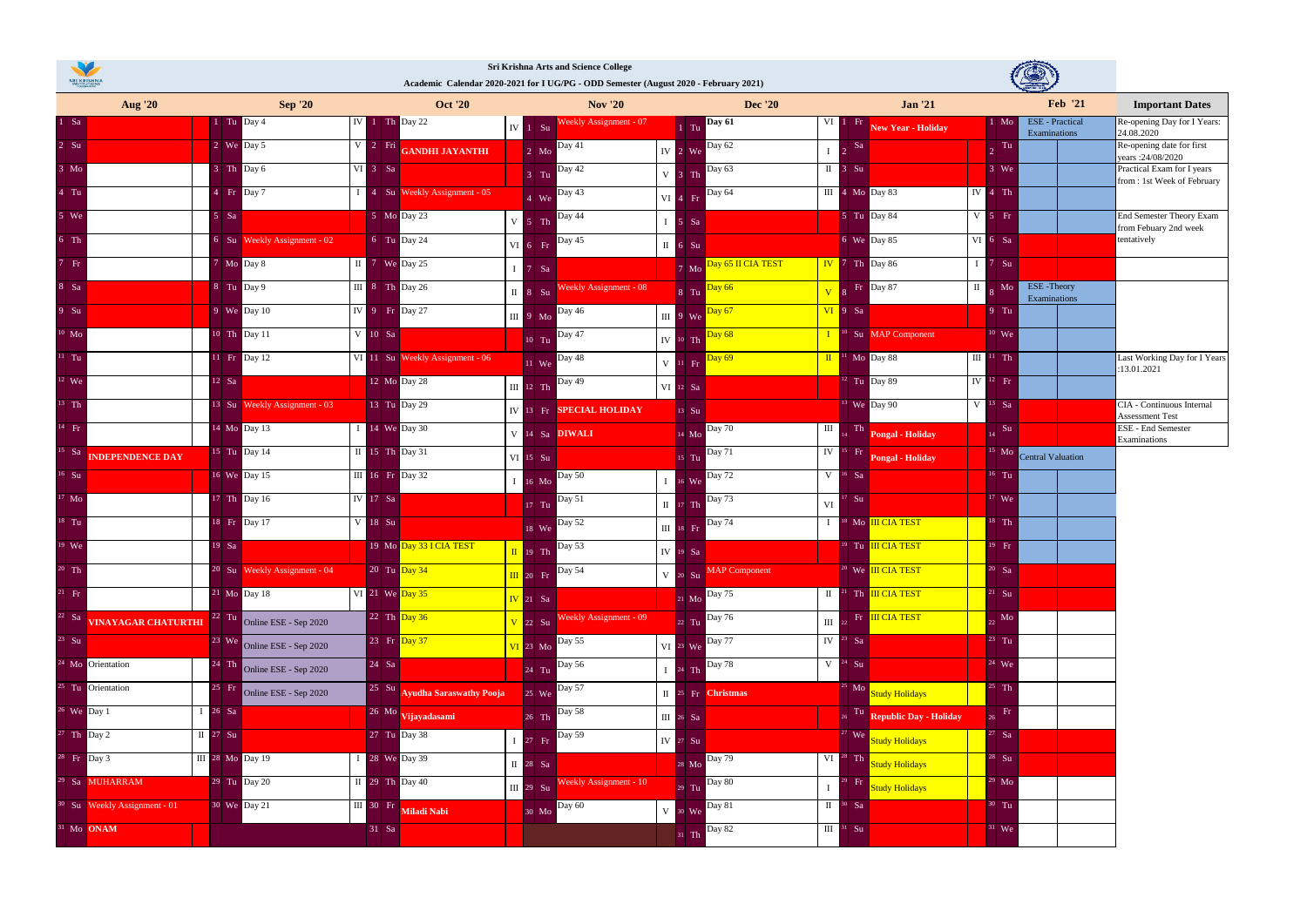| <b>Sri Krishna Arts and Science College</b><br>Academic Calendar 2020-2021 for I/II/III UG and II PG - EVEN Semester (January 2021 - June 2021) |                                                                     |                             |                               |                |                |                    |                                |                        |                                                 |                           |               |                          |                |                 |           |                           |                                 |                           |                 |                             |                     |  |                                                                                                  |
|-------------------------------------------------------------------------------------------------------------------------------------------------|---------------------------------------------------------------------|-----------------------------|-------------------------------|----------------|----------------|--------------------|--------------------------------|------------------------|-------------------------------------------------|---------------------------|---------------|--------------------------|----------------|-----------------|-----------|---------------------------|---------------------------------|---------------------------|-----------------|-----------------------------|---------------------|--|--------------------------------------------------------------------------------------------------|
|                                                                                                                                                 |                                                                     |                             | <b>SRI KRISHNA</b>            |                |                |                    |                                |                        |                                                 |                           |               |                          |                |                 |           |                           |                                 |                           |                 |                             |                     |  |                                                                                                  |
|                                                                                                                                                 | <b>Jan '21</b><br>$II, III$ UG                                      |                             | <b>Feb'21</b><br>$II, III$ UG |                |                |                    | $II, III$ UG                   | <b>Mar '21</b>         |                                                 |                           | $II, III$ UG  | <b>Apr '21</b>           |                |                 |           | $II, III$ UG              | <b>May '21</b>                  |                           |                 | $II, III$ UG                | <b>June '21</b>     |  | <b>Important Dates</b>                                                                           |
|                                                                                                                                                 | & II PG                                                             |                             | & II PG                       | <b>IUG</b>     |                |                    | & II PG                        | <b>IUG</b>             |                                                 |                           | & II PG       | <b>IUG</b>               |                |                 |           | & II PG                   | <b>IUG</b>                      |                           |                 | & II PG                     | <b>IUG</b>          |  |                                                                                                  |
| - Fri                                                                                                                                           | <b>New Year - Holiday</b>                                           | $1$ Mo                      | DAY17                         |                | $\vee$         |                    | DAY41<br>Mo                    | <b>DAY 13</b>          | V                                               | Th                        | <b>DAY 68</b> | DAY40                    | $\mathbf{H}$   |                 | - Sa      |                           | <b>MAY DAY</b>                  |                           | $1$ Tu          |                             |                     |  | Re-opening Day for II, III UG & II PG : 07/01/2021<br>Re-opening Day for II Year UG : 15/02/2021 |
| - Sa<br>$\overline{2}$                                                                                                                          |                                                                     | $2$ Tu                      | DAY18                         |                | VI             |                    | Tu<br>DAY42                    | <b>DAY14</b>           | VI                                              | $\overline{2}$<br>-Fri    |               | <b>GOOD FRIDAY</b>       |                | $-2$ Su         |           |                           | <b>HOLIDAY</b>                  |                           | 2 We            |                             |                     |  |                                                                                                  |
| $3$ Su                                                                                                                                          |                                                                     | $3$ We                      | DAY19                         |                |                |                    | DAY43<br>We                    | DAY15                  | $\Box$                                          | $-3$<br>l Sa              | <b>DAY 69</b> | DAY41                    | $\,$ III       |                 | Mo        | ESE-<br><b>PRACTICALS</b> | DAY63                           |                           | - Th<br>-3 - 1  |                             | <b>ESE - THEORY</b> |  | Practical Exam for II, III UG & II PG from : First week of<br>May 2021 tentatively               |
| Mo<br>$\overline{4}$                                                                                                                            | IV                                                                  | $\blacksquare$<br>Δ         | DAY20                         |                | $\mathbf{H}$   | $\Delta$           | DAY44<br>Th.                   | DAY16                  | $\mathbf{H}$                                    | $\sim$ 4<br>-Su           |               | <b>HOLIDAY</b>           |                | $4$ Tu          |           |                           | DAY64                           | $\mathbf{H}$              | - Fr<br>-4      |                             |                     |  | Practical Exam for I UG : Last week of May 2021<br>tentatively                                   |
| 5 Tu                                                                                                                                            | $\mathsf{V}$                                                        | -5.<br>- Fri                | <b>DAY21</b>                  |                | $\mathbf{III}$ |                    | DAY45<br>- Fr                  | <b>DAY17</b>           | $\mathbf{III}$                                  | Mo                        | <b>DAY 70</b> | DAY42                    | IV             |                 | We        |                           | DAY65                           | $\,$ III                  | <b>Sa</b><br>-5 |                             |                     |  | ESE Theory Exam for II, III UG & II PG from May second<br>week tentatively                       |
| We<br>$6^{\circ}$                                                                                                                               | VI                                                                  | -6<br>- Sa                  | DAY22                         |                | IV             | -6                 | DAY46<br>-Sa                   | DAY18                  | IV                                              | $-6$<br>Tu                | <b>DAY 71</b> | DAY43                    | V              | -6              | Th        |                           | DAY66                           | IV                        | Su<br>-6        |                             |                     |  | ESE Theory Exam for I UG from June first week<br>tentatively                                     |
| Th.                                                                                                                                             | DAY 1                                                               | $\overline{7}$<br><b>Su</b> |                               | <b>HOLIDAY</b> |                | $7 -$              | - Su                           | <b>HOLIDAY</b>         |                                                 | 7 We                      | <b>DAY 72</b> | DAY44                    | VI             |                 | - Fr      |                           | DAY67                           | V                         | M               | $ESE -$<br><b>/ALUATION</b> |                     |  |                                                                                                  |
| -Fr<br>8                                                                                                                                        | DAY 2<br>-H.                                                        | 8<br>Mo                     | DAY23                         |                | $\vee$         | 8                  | DAY47<br>Mo                    | <b>DAY19</b>           | V                                               | Th.<br>8 <sup>°</sup>     | <b>DAY 73</b> | DAY45                    | $\mathbf{L}$   | -8              | -Sa       |                           | <b>DAY68</b>                    | VI                        | $-8-$<br>- Tu   |                             |                     |  |                                                                                                  |
| -9.<br>- Sa                                                                                                                                     | DAY 3<br>Ш                                                          | -9.<br>Tu-                  | DAY24                         |                | VI             | 9                  | DAY48<br>Tu                    | DAY20                  | VI                                              | -9.<br>-Fri               | <b>DAY 74</b> | DAY46                    | $\mathbf{H}$   |                 | <b>Su</b> |                           | <b>HOLIDAY</b>                  |                           | $9$ We          |                             |                     |  |                                                                                                  |
| - Su<br>10                                                                                                                                      | <b>AAP Component</b>                                                | 10 We                       | DAY25                         |                |                | $10-10$            | DAY49<br>We                    | DAY21                  | $\Box$                                          | 10 <sup>1</sup><br>- Sa   | <b>DAY 75</b> | DAY47                    | $\mathbf{III}$ | 10 <sup>°</sup> | Mo        | <b>ESE - THEORY</b>       | DAY69                           |                           | $10$ Th         |                             |                     |  |                                                                                                  |
| 11<br>Mo                                                                                                                                        | DAY <sub>4</sub><br>IV                                              | 11<br>Th                    | DAY26                         |                | $\mathbf{H}$   | 11                 | DAY50<br>Th.                   | DAY22                  | $\mathbf{H}$                                    | 11 Su                     |               | <b>HOLIDAY</b>           |                | $11$ Tu         |           |                           | DAY70                           | $\mathbf{H}$              | $11$ Fr         |                             |                     |  | Last Working Day for II, III UG & II PG : 20.04.2021<br>Last Working Day for IUG : 29.05.2021    |
| Tu<br>12                                                                                                                                        | $\vee$<br>DAY 5                                                     | 12<br>- Fri                 | DAY27                         |                | $\mathbf{III}$ | 12 <sup>2</sup>    | DAY51<br>-Fr                   | DAY23                  | $\mathbf{III}$                                  | $12$ Mo                   | <b>DAY 76</b> | DAY48                    | IV             | 12 We           |           |                           | DAY71                           | $\,$ III                  | $12$ Sa         |                             |                     |  |                                                                                                  |
| 13 We                                                                                                                                           | VI<br>DAY 6                                                         | $13$ Sa                     | DAY28                         |                | IV             | <b>13</b>          | DAY52<br>-Sa                   | DAY24                  | IV                                              | 13 Tu                     |               | <b>TELUGU NEW YEAR</b>   |                | 13 Th           |           |                           | DAY72                           | VI                        | 13 Su           |                             |                     |  | CIA - Continuous Internal Assessment Test                                                        |
| Th<br>14                                                                                                                                        | ongal - Holiday                                                     | 14 Su                       |                               | <b>HOLIDAY</b> |                | 14 Su              |                                | <b>HOLIDAY</b>         |                                                 | 14 We                     |               | <b>TAMIL NEW YEAR</b>    |                | 14 Fr           |           |                           | <b>HOLIDAY</b>                  |                           | 14 Mo           | Reopening                   |                     |  | <b>ESE - End Semester Examinations</b>                                                           |
| 15<br>– Fri                                                                                                                                     | Pongal - Holiday                                                    | 15 Mo                       | DAY29                         | DAY1           | $\vee$         | 15                 | DAY53<br>Mo                    | DAY25                  | V                                               | $15$ Th                   | <b>DAY 77</b> | DAY49                    | V              | 15 Sa           |           |                           | DAY73                           | V                         | 15 Tu           |                             |                     |  |                                                                                                  |
| - Sa<br>16                                                                                                                                      |                                                                     | 16 Tu                       | DAY30                         | DAY2           | VI             | 16 <sup>1</sup>    | DAY54<br>Tu Tu                 | DAY26                  | VI                                              | $16$ Fr                   | <b>DAY 78</b> | DAY50                    | VI             | 16              | - Su      |                           | <b>HOLIDAY</b>                  |                           | 16 We           |                             |                     |  |                                                                                                  |
| 17 Su                                                                                                                                           |                                                                     | 17 We                       | DAY31                         | DAY3           |                | 17 <sup>7</sup>    | DAY55<br>we                    | DAY27                  | $\mathbf{L}$                                    | $17$ Sa                   | <b>DAY 79</b> | DAY51                    |                | $17$ Mo         |           |                           | DAY74                           | VI                        | 17 Th           |                             |                     |  |                                                                                                  |
| Mo<br>18                                                                                                                                        | DAY 7                                                               | 18<br>Th                    | DAY32                         | DAY4           |                | 18                 | DAY56<br>Th.                   | DAY28                  | $\mathbf{H}$                                    | 18 Su                     |               | <b>HOLIDAY</b>           |                | 18 Tu           |           |                           | DAY75                           | $\mathbf{1}$              | 18 Fr           |                             |                     |  |                                                                                                  |
| 19<br>– Tu                                                                                                                                      | DAY 8<br>$\mathbf{H}$                                               | 19<br>– Fr                  | DAY33                         | DAY5           | $\mathbf{III}$ | 19                 | DAY57<br>- Fri                 | DAY29                  | $\mathbf{m}$                                    | 19 Mo                     | <b>DAY 80</b> | DAY52                    | $\mathbf{H}$   | 19 We           |           |                           | DAY76                           | $\mathbf{H}$              | 19 Sa           |                             |                     |  |                                                                                                  |
| we<br>$\vert$ 20                                                                                                                                | DAY 9<br>III                                                        | $20$ Sa                     | DAY34                         | DAY6           | IV             | 20                 | <b>DAY58</b><br>Sa Sa          | DAY30                  | IV                                              | 20 Tu                     | <b>DAY 81</b> | DAY53                    | $\mathbf{III}$ | 20 Th           |           |                           | DAY77                           | $\,$ III                  | 20<br>Su        |                             |                     |  |                                                                                                  |
| $21$ Th                                                                                                                                         | IV<br><b>DAY 10</b>                                                 | $21$ Su                     |                               | <b>HOLIDAY</b> |                | $21$ Su            |                                | <b>HOLIDAY</b>         |                                                 | 21 We DAY 82              |               | DAY54                    | IV             | $21$ Fr         |           |                           | DAY78                           | IV <sub>1</sub>           | 21 Mo           |                             |                     |  |                                                                                                  |
| , Fr<br>22                                                                                                                                      | V<br><b>DAY 11</b>                                                  | 22 Mo                       | DAY35 -<br><b>I</b> CIA       | DAY7           |                | $\overline{22}$ Mo | <mark>DAY59 -</mark><br>II CIA | <b>DAY31-</b><br>I CIA | V                                               | 22 Th DAY 83              |               | DAY55                    | V              | 22 Sa           |           |                           | DAY79                           | V                         | $22$ Tu         |                             |                     |  |                                                                                                  |
| $23$ Sa                                                                                                                                         | <b>DAY 12</b><br>VI                                                 | 23 Tu <mark>DAY36</mark>    |                               | DAY8           | VI             |                    | 23 Tu <mark>DAY60</mark>       | DAY32                  |                                                 | VI 23 Fr DAY 84           |               | DAY56                    | VI             | 23 Su           |           |                           | <b>HOLIDAY</b>                  |                           | 23 We           |                             |                     |  |                                                                                                  |
| 24 Su                                                                                                                                           |                                                                     | 24 We <mark>DAY37</mark>    |                               | DAY9           |                |                    | 24 We <mark>DAY61</mark>       | DAY33                  | $-1$                                            | 24 Sa DAY 85              |               | DAY57                    | $\mathbf{L}$   | 24 Mo           |           |                           | <b>DAY80</b>                    | VI                        | 24 Th           |                             |                     |  |                                                                                                  |
| 25 Mo DAY 13                                                                                                                                    |                                                                     | 25 Th <mark>DAY38</mark>    |                               | <b>DAY10</b>   |                |                    | 25 Th <mark>DAY62</mark>       | DAY34                  | $\mathbf{H}$                                    | <b>25 Su</b>              |               | <b>MAHAVIR JAYANTHII</b> |                | 25 Tu           |           |                           | <b>DAY81-</b><br><b>III</b> CIA | -15                       | 25 Fr           |                             |                     |  |                                                                                                  |
| 26                                                                                                                                              | Tu   <b>Republic Day - Holiday</b>   26   Fr   <mark>DAY39  </mark> |                             |                               | <b>DAY11</b>   | $\mathbf{m}$   |                    | 26 Fr <mark>DAY63</mark>       | DAY35                  | $\langle \vert \vert \vert \vert \vert \rangle$ | 26 Mo DAY 86 -            |               | <b>DAY58 -</b><br>II CIA | $\blacksquare$ | 26 We           |           |                           | <b>DAY82</b>                    | $\vert \vert \vert \vert$ | 26 Sa           |                             |                     |  |                                                                                                  |
| 27 We                                                                                                                                           | <b>DAY 14</b><br>$\mathbf{H}$                                       | 27 Sa                       | <b>DAY40</b>                  | <b>DAY12</b>   | IV             |                    | 27 Sa DAY64                    | DAY36                  |                                                 | IV 27 Tu DAY 87           |               | DAY59                    | $\mathbf{m}$   | $27$ Th         |           |                           | <b>DAY83</b>                    | <b>THE</b>                | 27 Su           |                             |                     |  |                                                                                                  |
| 28                                                                                                                                              | Th <b>Holiday</b>                                                   | 28 Su                       |                               | <b>HOLIDAY</b> |                | 28 Su              |                                | <b>HOLIDAY</b>         |                                                 | 28 We DAY 88              |               | <b>DAY60</b>             | $\mathbf{W}$   | 28 Fr           |           |                           | <b>DAY84</b>                    | IV                        | 28 Mo           |                             |                     |  |                                                                                                  |
| 29 Fr                                                                                                                                           | <b>DAY 15</b><br>III                                                |                             |                               |                |                |                    | 29 Mo DAY 65                   | DAY37                  | V                                               | 29 Th <mark>DAY 89</mark> |               | <b>DAY61</b>             | $\mathsf{V}$   | 29 Sa           |           |                           | <b>DAY85</b>                    | V                         | 29 Tu           |                             |                     |  |                                                                                                  |
| - Sa<br>30 <sup>°</sup>                                                                                                                         | IV<br><b>DAY 16</b>                                                 |                             |                               |                |                |                    | 30 Tu DAY 66                   | DAY38                  | VI                                              | 30 Fr <mark>DAY 90</mark> |               | <b>DAY62</b>             | VI             | 30 Su           |           |                           | <b>HOLIDAY</b>                  |                           | 30 We           |                             |                     |  |                                                                                                  |
| 31 Su                                                                                                                                           |                                                                     |                             |                               |                |                |                    | 31 We DAY 67                   | DAY39                  | $\mathbf{1}$                                    |                           |               |                          |                | 31 Mo           |           |                           | ESE-<br><b>PRACTICALS</b>       |                           |                 |                             |                     |  |                                                                                                  |